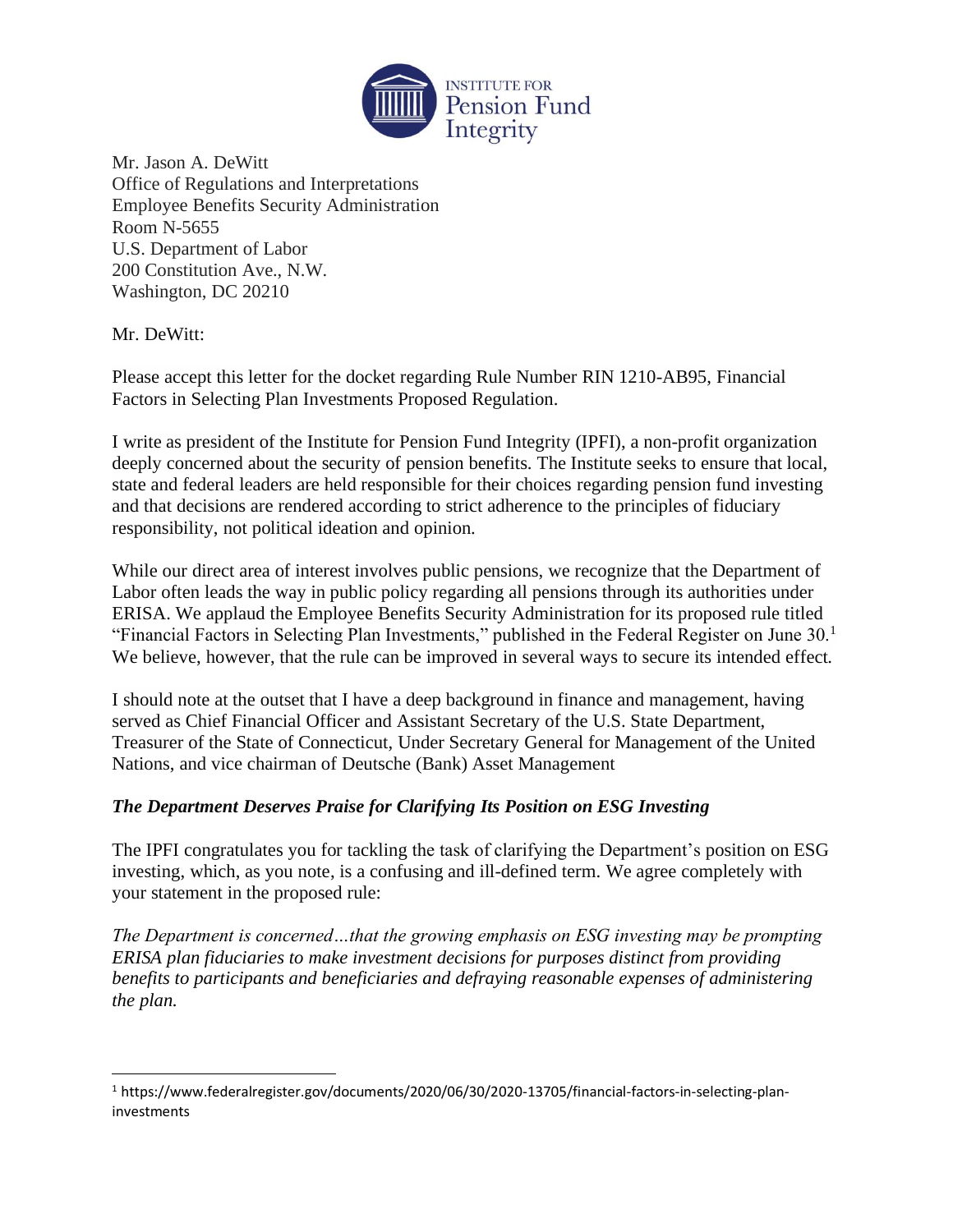IPFI has watched in dismay as pension plan fiduciaries have strayed from their absolute responsibility to focus on a single goal: providing the highest risk-adjusted returns for their participants.

You have made it clear that plans are forbidden to make nonpecuniary investments. We embrace ESG as a tried and true tool of management by responsible companies, and certainly individuals are free to invest their personal portfolios in companies that elevate ESG values. But fiduciaries have a different obligation, a "duty of loyalty" to all of their beneficiaries. They cannot allow nonpecuniary preferences of any kind to influence investment decisions.

Citing legal precedents, you correctly state that the proposed regulation is designed "to make clear that ERISA plan fiduciaries may not invest in ESG vehicles when they understand an underlying investment strategy of the vehicle is to subordinate return or increase risk for the purpose of non-pecuniary objectives. The duty of loyalty—a bedrock principle of ERISA, with deep roots in the common law of trusts— requires those serving as fiduciaries to act with a single-minded focus on the interests of beneficiaries."

Our own position, articulated in a 2018 white paper, is that "ESG investments should be made when they add value to a fund. When such investments will not improve the financial performance of the fund, or the decision to invest in them is based on political motives, they should be forgone."<sup>2</sup>

## *The Proposed Rule Should Not Be Silent on Proxy Voting*

While we are in sync with the Department in its position on ESG investing by pension funds, we were disappointed that the proposed rule was silent on the question of proxy voting.

The Employee Benefits Security Administration addressed proxy voting in its Field Bulletin No. 2018-01.<sup>3</sup> That bulletin referred to an Interpretative Bulletin issued two years earlier and stated:

*The [2016] IB was not intended to signal that it is appropriate for an individual plan investor to routinely incur significant expenses to engage in direct negotiations with the board or management of publicly held companies with respect to which the plan is just one of many investors.* 

*Similarly, the IB was not meant to imply that plan fiduciaries, including appointed investment managers, should routinely incur significant plan expenses to, for example, fund advocacy, press, or mailing campaigns on shareholder resolutions, call special shareholder meetings, or initiate or actively sponsor proxy fights on environmental or social issues relating to such companies.*

We believe that further clarification and expansion are required in the current proposed rule. We recommend that the Department expressly forbid ERISA fiduciaries from using plan resources to engage in ESG-related proxy voting or shareholder activism if these engagements do not

<sup>2</sup> <http://ipfiusa.org/wp-content/uploads/2018/09/IPFI-ESG-Paper.pdf>

<sup>3</sup> <https://www.dol.gov/agencies/ebsa/employers-and-advisers/guidance/field-assistance-bulletins/2018-01>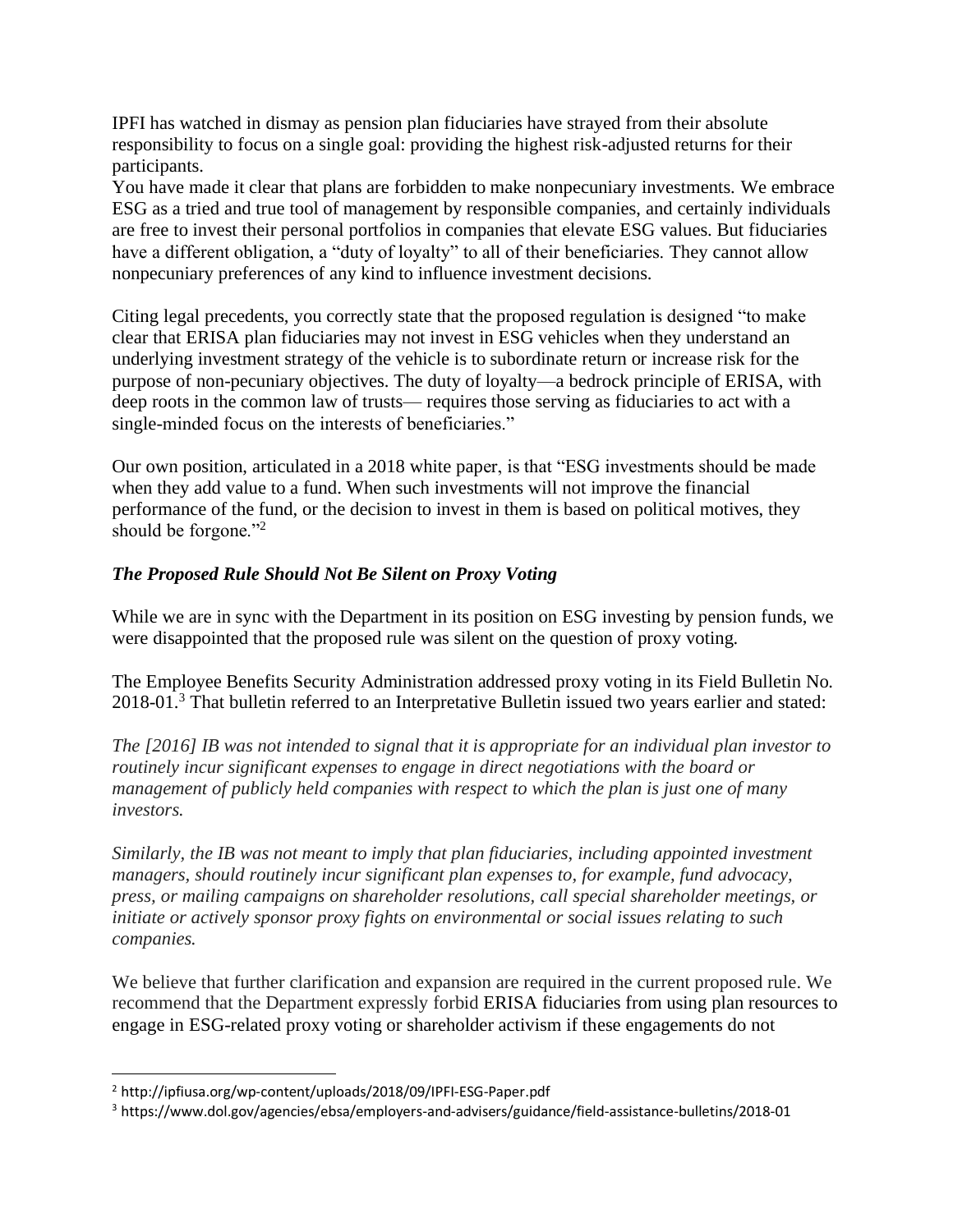enhance financial value for beneficiaries. Such language in the rule would be consistent with the position that the Department takes with nonpecuniary ESG investments.

## *The Proxy-Advisory System Is Badly Flawed*

IPFI has been a strong supporter of reforming the current proxy-advisory system, 4 one effect of which has been for the two firms that dominate that market pressure U.S. corporations to adopt ESG practices of questionable value.

An extensive 2018 study by Joseph Kalt, Ford Foundation Professor (Emeritus) of International Political Economy at the John F. Kennedy School of Government at Harvard University, and colleagues looked at shareholder proposals seeking disclosure of climate risks and then examined "statistically the reaction of each company's stock price to a climate risk disclosure proposal that was…voted on at its annual shareholders' meeting."

The researchers concluded, "We do not find statistical support for the proposition that the adoption of shareholder resolutions seeking greater disclosure affects company returns one way or the other. Similarly, when we apply statistical analyses to the impact of voluntary disclosure of climate-related information on shareholder value, we do not find material support for the view that shareholder value is affected by disclosure." 5

The authors add, importantly:

*Our results should not be taken to mean, however, that such resolutions are harmless. First, such proposals can often cost millions of dollars. Second, and perhaps of greater importance, such activism may open the door to the diversion of resources towards goals besides shareholder returns, with consequent harm to good corporate governance. It raises the question, for example, of which issues are to be considered "significant" by whom and, thus, warrant the use of management resources and consumption of corporate assets.*

The fact is that the proxy-voting system, especially as it regards pension plans, has been abused by activists with no fiduciary responsibility and with undisclosed conflicts of interest that prevent sound advice for the nation's pension and investment funds and retail shareholders.

Two companies, Institutional Shareholder Services (ISS) and Glass Lewis, comprise a duopoly in the market. Both firms are inclined to make recommendations on principles that promote environmental and social causes. Rather, their aim should be to provide the best risk-adjusted returns as fiduciaries must. IPFI explains its concerns about proxy advisors in the white paper, "ESG and the Proxy Process: What Does the Research Say?" The SEC last year proposed changes to proxy voting, seeking to reform a broken process.<sup>6</sup> We recommend that the

<sup>4</sup> <http://ipfiusa.org/2019/09/19/reformingtheproxyadvisoryfirmduopoly/>

<sup>5</sup> [https://corpgov.law.harvard.edu/wp-content/uploads/2018/06/ESG-Paper-FINAL\\_reduced-size-002.pdf](https://corpgov.law.harvard.edu/wp-content/uploads/2018/06/ESG-Paper-FINAL_reduced-size-002.pdf) A disclaimer states, "While the National Association of Manufacturers has provided financial support for this study, the authors have retained and exercised editorial control."

<sup>6</sup> <https://www.sec.gov/news/press-release/2019-232>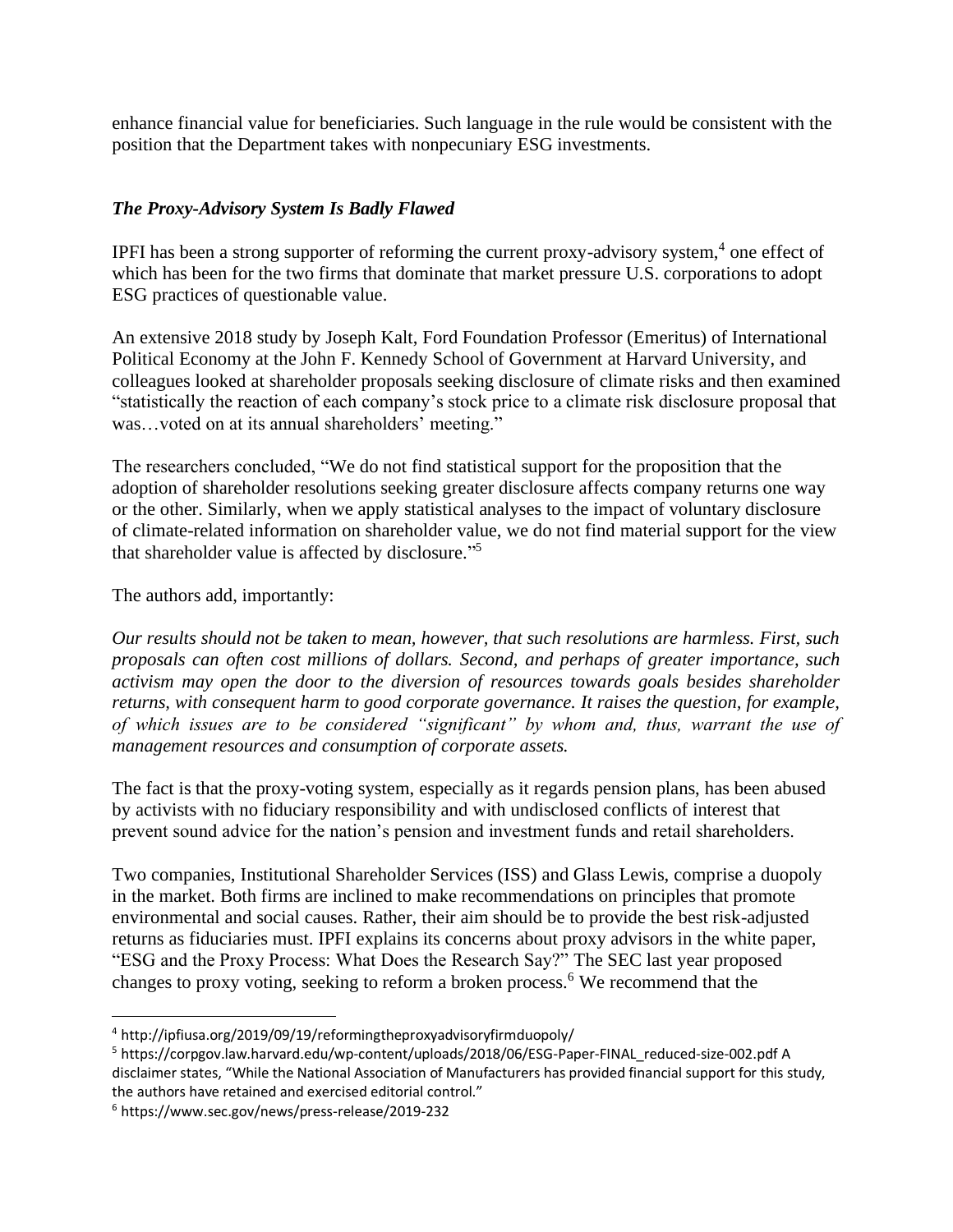Department of Labor include similar changes to clarify the status of proxy advisors as fiduciaries.

We also agree with the conclusions of a study of the proxy-advisory system by the Spectrum Group.<sup>7</sup> The study's leader, J.W. Verret of the George Mason University law faculty, concluded that pension plans and other institutional investors "should be able to establish a default voting process."

The SEC has been unclear on this point. The Commission has observed that there may be times when "refraining from voting a proxy is in the client's best interest, such as when the adviser determines that the cost of voting the proxy exceeds the expected benefit to the client."<sup>8</sup> But the Commission has not explicitly permitted "funds to adopt voting policies that reflect the lack of value in many voting contests," writes Verret. "Asset managers should be able to adopt policies that eschew voting in general in instances of shareholder proposals, or adopt policies tailored to vote with management unless red flags listed by the fund's management are triggered (such as a recent restatement)."

While Verret's comments are aimed at the SEC, this is another case where the Department of Labor can assume a leadership position through changes in its current proposed ESG rule.

## *Quantifying Increased Returns from Rules Barring Nonpecuniary ESG Investments*

We note that the Department appropriately focuses on the harm that the ESG investing can do to participants in pension plans. These are people that IPFI seeks to protect as well. They have worked all their lives to secure a stable retirement. Their assets must not be diverted to political or social purposes favored by plan fiduciaries.

This language, late in the proposed rule, is an excellent summary of the Department's intent:

*To the extent that ESG investing sacrifices return to achieve non-pecuniary goals, it reduces participant and beneficiaries' retirement investment returns, thereby compromising a central purpose of ERISA. Given the increase in ESG investing, the Department is concerned that, without rulemaking, ESG investing will present a growing threat to ERISA fiduciary standards and, ultimately, to investment returns for plan participants and beneficiaries.* 

The Department then states that it needs assistance in quantifying higher returns from switching out of ESG funds and into traditional investments:

*For the plans and participants that would be affected by a reduced use of nonpecuniary factors, the benefits they would experience from higher investment returns, compounded over many* 

<sup>7</sup> [http://e09ef08898c431bcc4e7-](http://e09ef08898c431bcc4e7-11b950890bc8bd0c93487608b72ae520.r72.cf2.rackcdn.com/Exile%20of%20Main%20Street-%20A%20Spectrem%20Group%20Whitepaper%20Providing%20a%20Voice%20to%20Retail%20Investors%20on%20the%20Proxy%20Advisory%20Industry.pdf?_sm_au_=iVVq70QntN5n71QP01TfKK3Qv3fc4)

[<sup>11</sup>b950890bc8bd0c93487608b72ae520.r72.cf2.rackcdn.com/Exile%20of%20Main%20Street-](http://e09ef08898c431bcc4e7-11b950890bc8bd0c93487608b72ae520.r72.cf2.rackcdn.com/Exile%20of%20Main%20Street-%20A%20Spectrem%20Group%20Whitepaper%20Providing%20a%20Voice%20to%20Retail%20Investors%20on%20the%20Proxy%20Advisory%20Industry.pdf?_sm_au_=iVVq70QntN5n71QP01TfKK3Qv3fc4)

[<sup>%20</sup>A%20Spectrem%20Group%20Whitepaper%20Providing%20a%20Voice%20to%20Retail%20Investors%20on%2](http://e09ef08898c431bcc4e7-11b950890bc8bd0c93487608b72ae520.r72.cf2.rackcdn.com/Exile%20of%20Main%20Street-%20A%20Spectrem%20Group%20Whitepaper%20Providing%20a%20Voice%20to%20Retail%20Investors%20on%20the%20Proxy%20Advisory%20Industry.pdf?_sm_au_=iVVq70QntN5n71QP01TfKK3Qv3fc4) 0the%20Proxy%20Advisory%20Industry.pdf? sm\_au\_=iVVq70QntN5n71QP01TfKK3Qv3fc4

<sup>8</sup> <https://www.sec.gov/rules/interp/2019/ia-5325.pdf>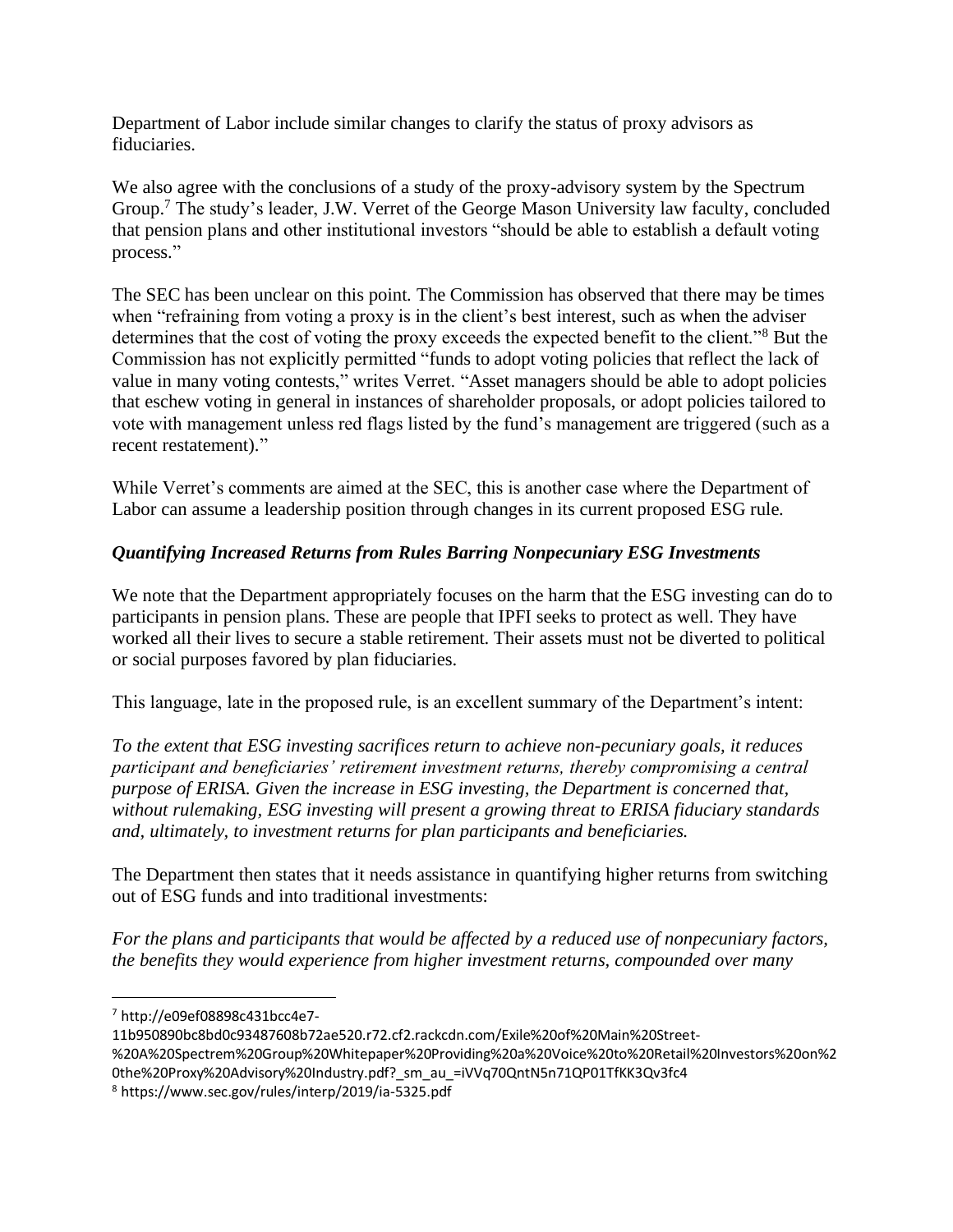*years, could be considerable. The Department seeks information that could be used to quantify the increase in investment returns. The Department also invites comments addressing the benefits that would be associated with the proposed rule.*

While there have been numerous studies of ESG vs. traditional investing, many of them are flawed or biased. We endorse recent research by Wayne Winegarden of the Pacific Research Institute,  $9$  (cited in the proposed rule in Footnote 15). Dr. Winegarden analyzed 18 ESG funds and found that an equally weighted portfolio of these funds would be 43.9% smaller over 10 years compared to an investment in a broader S&P 500 fund. Just two of the 18 funds beat the S&P over the 10 years.

In a simple comparison, as I write, the most popular ESG exchange-traded fund (ETF), iShares MSCI KLD 400, has trailed the SPDR S&P 500 Trust ETF by an annual average of 0.5 percentage points over the past 10 years (through July 8, 2020), a significant difference. An investment of \$10,000 made 10 years ago in the S&P 500 fund would be \$1,901 greater today than an investment in the ESG fund.<sup>10</sup>

Additionally, IPFI released a paper in May that looks deeper into the world's largest asset manager, BlackRock, and their recent ESG push. Not only do ESG funds produce less returns, but fund manager's push to ESG might have more to do with the fees they can charge than the idealistic, do-gooder motivation that some might think. "Index investing has become intensely competitive…ESG investing permits much higher fees (BlackRock's iShares Global Clean Energy ETF, one of the largest ESG funds in the world, carries an expense ratio 11 ½ times as great as the expense ratio for BlackRock's S&P 500 ETF.)" <sup>11</sup>

ESG investing produces less return on investment and incurs much higher costs. Those are undoubtedly pecuniary factors that should dissuade the use of the ESG investing for investment plans. The threat that pension plans will be turned into political vehicles is pernicious. If individual investors want to tilt their portfolios in an ESG direction, that is their prerogative, but fiduciaries of pension plans have "duty of loyalty" to their beneficiaries, and ESG-style investment decision- making violates that bedrock principle.

I hope that the Department can improve its otherwise-excellent proposed rule to make beneficiary protections, including in the realm of proxy voting, inviolate.

Yours sincerely,

Christopher B. Burnham President Institute for Pension Fund Integrity Washington, DC

<sup>10</sup> <https://www.morningstar.com/etfs/arcx/spy/performance> and

<https://www.morningstar.com/etfs/arcx/dsi/performance>

<sup>9</sup> [https://www.pacificresearch.org/new-study-finds-esg-funds-underperform-broader-investment-funds-over-long](https://www.pacificresearch.org/new-study-finds-esg-funds-underperform-broader-investment-funds-over-long-term/)[term/](https://www.pacificresearch.org/new-study-finds-esg-funds-underperform-broader-investment-funds-over-long-term/)

<sup>11</sup> https://ipfiusa.org/wp-content/uploads/2020/05/Behind-BlackRocks-ESG-Shift.pdf